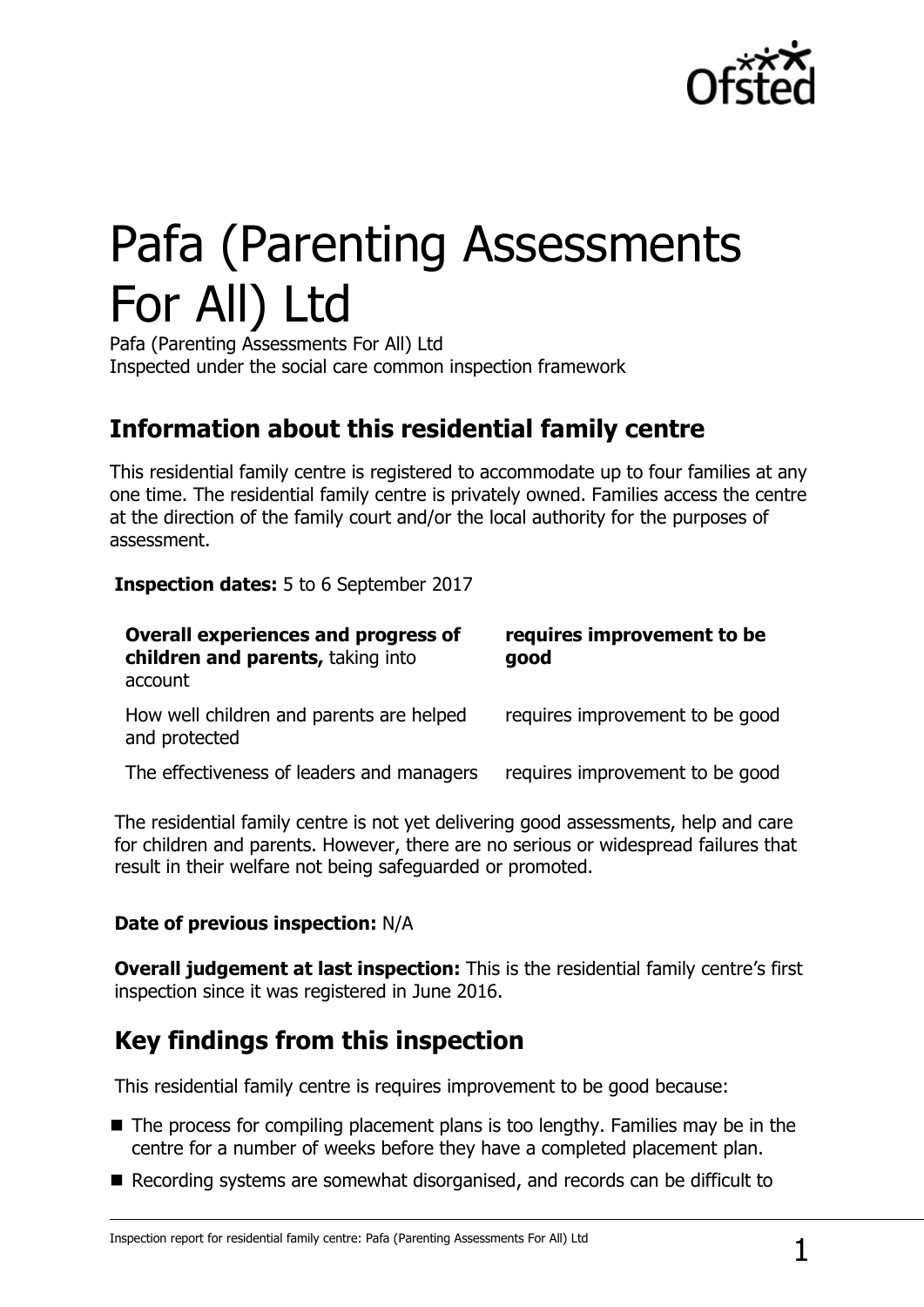

locate and lack clarity in their content.

- Handover meetings take place but are not documented. This means there is no audit trail or evidence that essential information relating to risks or welfare are effectively passed on to new staff coming on shift.
- Medication is not always stored securely and medication records are not always completed. Staff sometimes do not know whether medication has been administered.
- Risk management is compromised by the lack of specific risk assessments. Although staff are able to identify and articulate risks, there are no clear records of risks and how these are to be mitigated and managed in the centre.
- There has been one occasion when risk to a family was not managed effectively in a timely manner. This incident should have been notified to the regulator under regulation 26 but was not.
- Quality assurance systems are in place although are not yet well embedded. Managers do not yet have a good grasp of the service's weaknesses or a plan to address these. Reports for reviewing and improving the quality of care required under regulation 23 have been neither completed nor provided to the regulator.
- Although regular visits take place by an independent visitor for the purposes of monitoring, the reports are not always received by the regulator.

The residential family centre's strengths:

- $\blacksquare$  Staff develop high-quality relationships with families, which enables them to develop trust, invest in their placement, participate in the support offered and make progress.
- Staff spoken with during the inspection are committed to helping parents make progress and overcome barriers that impact on their ability to care for their children.
- Assessment reports are detailed and of a good quality. They are supported by evidence and give clear outcomes and recommendations.
- External agencies speak positively about the service. They report communication and cooperation to be good, and value the service and support offered to parents and children.
- **Parents speak positively of their experiences. These include how they were helped** to settle, how they are supported to make progress and changes, and how they are helped to access support and groups in the community to prepare them for leaving the centre.
- The centre's environment is homely and welcoming. Families have more than ample space and facilities. The atmosphere is calm and families generally get along with each other and offer support to one another.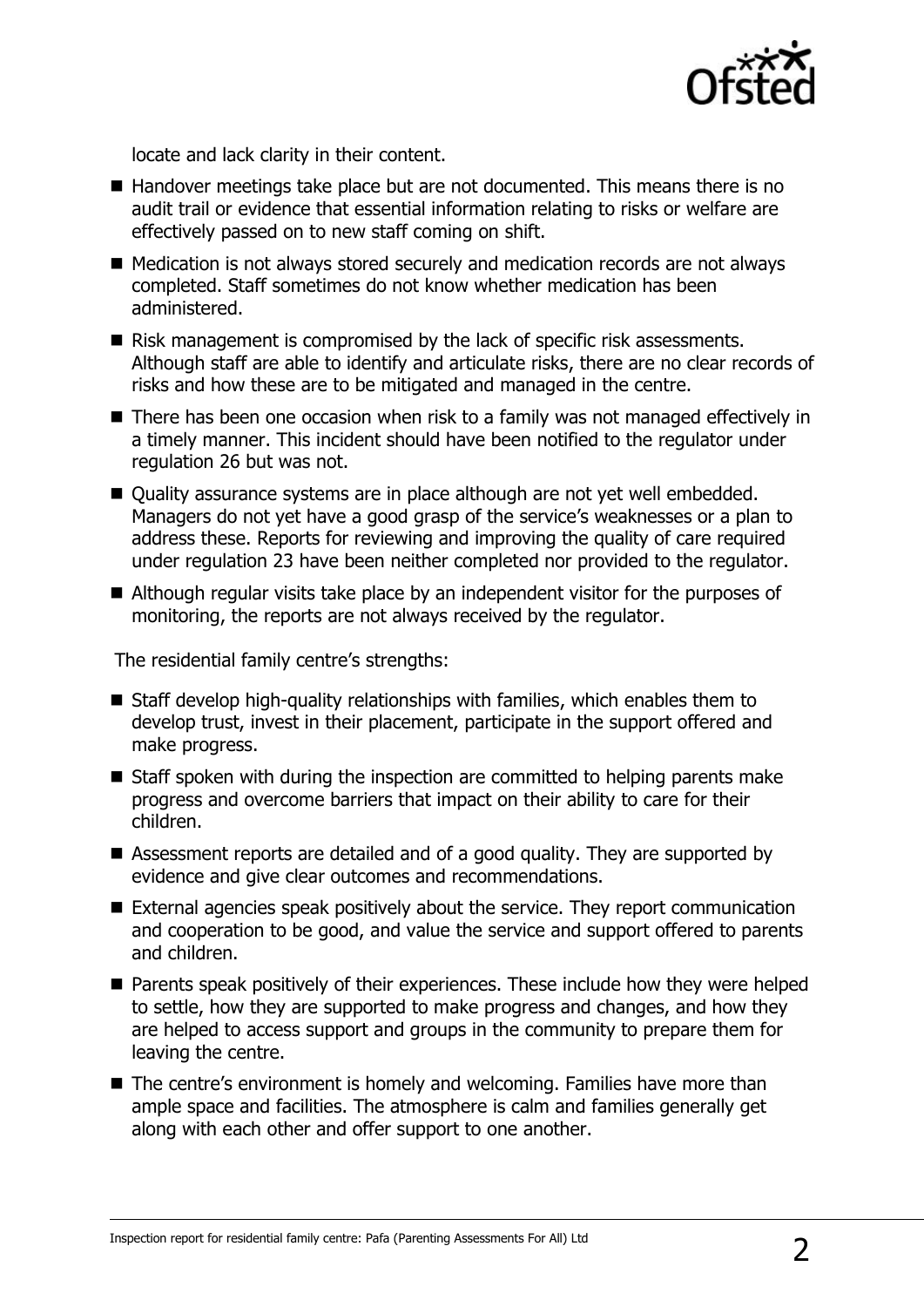

## **What does the residential family centre need to do to improve?**

### **Statutory requirements**

This section sets out the actions that the registered person(s) must take to meet the Care Standards Act 2000, Residential Family Centre Regulations 2002 and the national minimum standards. The registered person(s) must comply within the given timescales.

| Requirement                                                                                                                  | Due date   |
|------------------------------------------------------------------------------------------------------------------------------|------------|
| 11: Further requirements as to health and welfare                                                                            | 11/10/2017 |
| The registered person shall make arrangements for the                                                                        |            |
| recording, handling, safe keeping, safe administration and                                                                   |            |
| disposal of medicines received into the residential family                                                                   |            |
| centre. (Regulation $11(2)$ )                                                                                                |            |
| 13: Placements                                                                                                               | 11/10/2017 |
| The registered person shall, before providing a family with                                                                  |            |
| accommodation in the residential family centre, or if that is<br>not reasonably practicable, as soon as possible thereafter, |            |
| draw up in consultation with the placing authority a written                                                                 |            |
| plan setting out an assessment of risk, which a resident may                                                                 |            |
| present to their own health, safety and welfare or that of                                                                   |            |
| other residents at the centre. (Regulation $13(1)(c)$ )                                                                      |            |
| 19: Records                                                                                                                  | 11/10/2017 |
| The registered person shall maintain in respect of each family                                                               |            |
| accommodated in the residential family centre a record which                                                                 |            |
| includes the information, documents and other records                                                                        |            |
| specified in schedule 3 relating to the members of the family                                                                |            |
| and ensure these records are kept up to date. (Regulation 19                                                                 |            |
| (1)(a)(b))                                                                                                                   |            |
| 23: Review of quality of care                                                                                                | 11/10/2017 |
| The registered person shall establish and maintain a system                                                                  |            |
| for reviewing at appropriate intervals and improving the                                                                     |            |
| quality of care provided at the residential family centre. The                                                               |            |
| registered person shall supply to the Commission a report in<br>respect of any review conducted by him for the purposes of   |            |
| paragraph (1), and make a copy of the report available to                                                                    |            |
| residents. (Regulation $23(1)(a)(b)$ and (2)                                                                                 |            |
| 25: Visits by registered provider                                                                                            | 11/10/2017 |
| The registered person shall supply a copy of the report                                                                      |            |
| required under regulation 25 to the Commission. (Regulation                                                                  |            |
| 25(5)(a)                                                                                                                     |            |
| 26: Notifiable events                                                                                                        | 11/10/2017 |
| If, in relation to a residential family centre, any of the events                                                            |            |
| listed in column 1 of the table in schedule 5 takes place, the                                                               |            |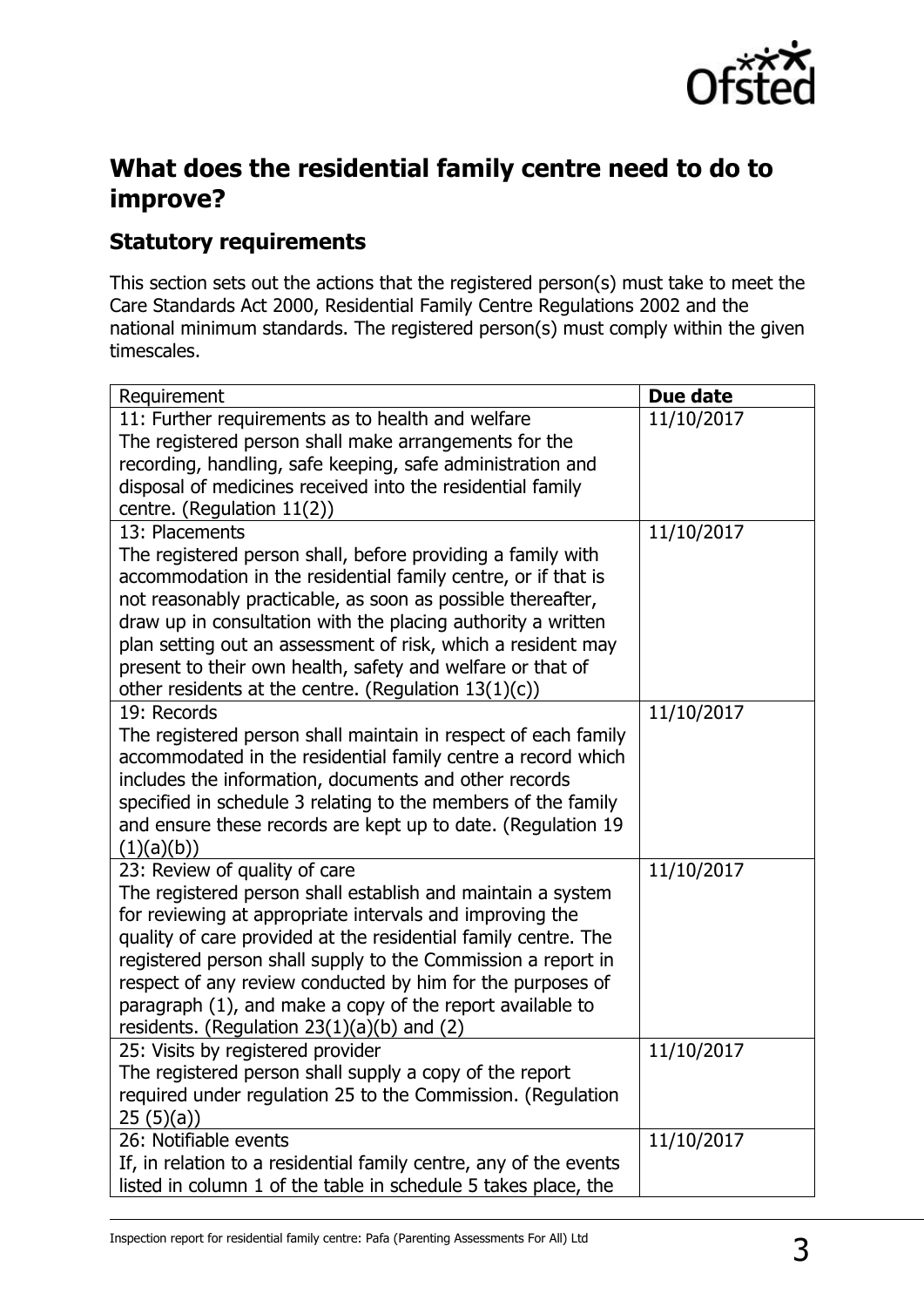

| registered person shall without delay notify the persons    |  |
|-------------------------------------------------------------|--|
| indicated in respect of the event in column 2 of the table. |  |
| (Regulation $26(1)$ )                                       |  |

#### **Recommendations**

■ 5: Safeguarding children & vulnerable adults Ensure that clear procedures promote parents and children's safety and welfare at the centre and protect them from abuse and other forms of significant harm. ('Residential Family Centres National Minimum Standards' page 12, paragraph 5.1)

#### 20: Records

Ensure that the centre implements an effective policy that clarifies the purpose, format and content of information to be kept on the registered person's files and information to be kept on the parents' and children's files. Records may be kept in electronic form, providing the information is capable of being reproduced in legible form. ('Residential Family Centres National Minimum Standards' page 30, paragraph 20.1)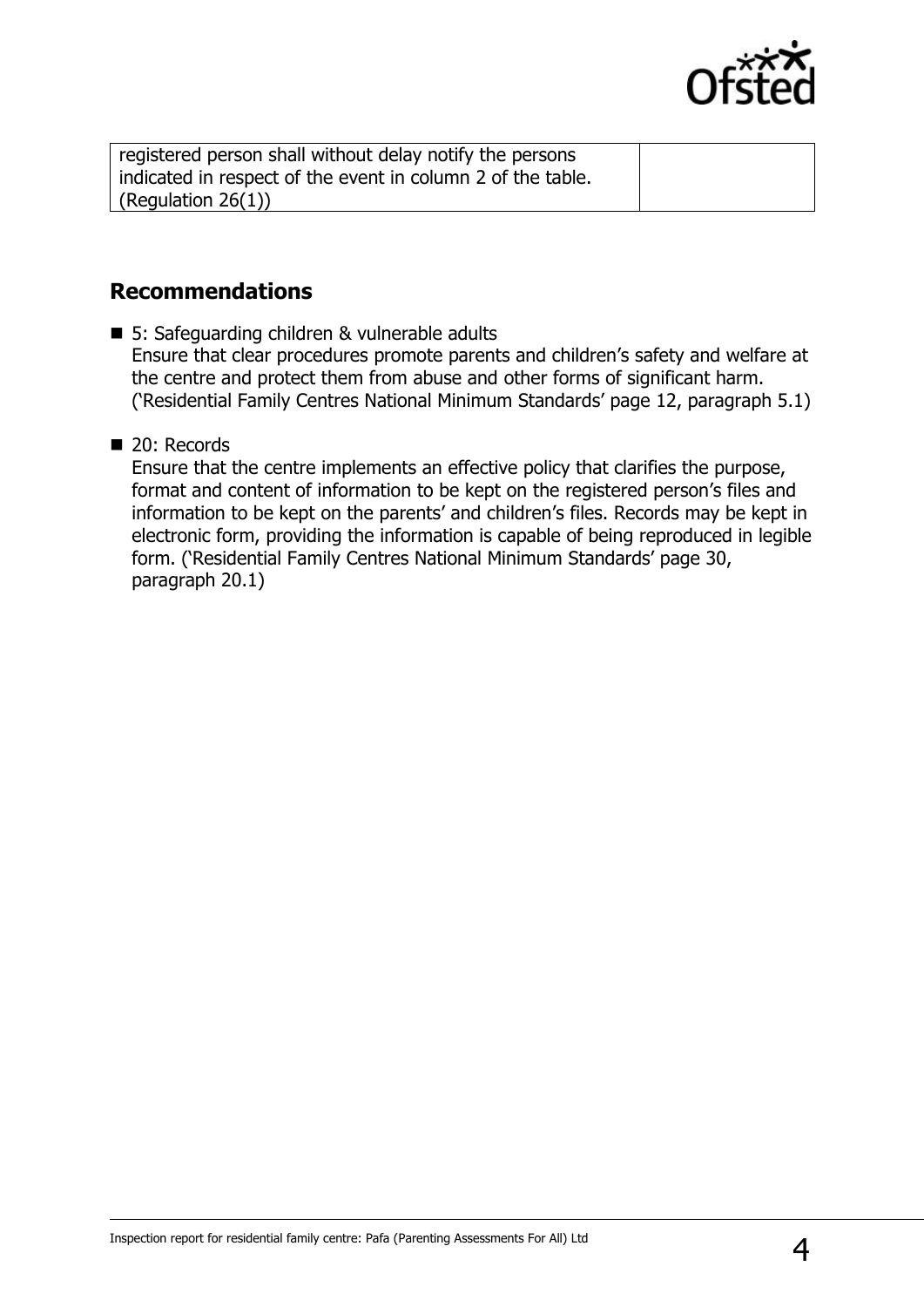

# **Inspection judgements**

#### **Overall experiences and progress of children and parents: requires improvement to be good**

Families benefit from good quality support delivered by well-trained, enthusiastic and motivated staff. Staff are skilled in welcoming families into the centre and helping them to understand why they are there and how the centre can help them achieve their desired outcomes. This enables families to build up trust and understand that staff are there to support and educate them with the ultimate aim of keeping their child in their care. Parents consistently reported positive relationships with staff. They felt they were understood, listened to and helped to improve their parenting.

Some families have placement plans which are detailed and useful. Other families' placement plans are in the process of being compiled and are not yet on their files for staff to read. This shortfall causes potential for staff not to fully understand a family's needs or history and leaves them without clear strategies for meeting those needs other than those which have been verbally communicated to them.

The assessment process is clear. Parents understand what areas are being assessed and how the assessment is carried out. Helpful weekly reports tell them their areas of strength and areas for development. Additionally four-, eight- and 12-week review reports help families to understand how the assessment is progressing and which areas they need to improve in. Difficult messages are delivered sensitively so that parents do not feel staff are critical of their efforts.

Two of the directors are trained to undertake PAMS (parenting assessment manual) assessments. All four directors undertake assessments and provide key-work support to parents. This ensures that all assessments are completed by a person who is qualified to do so, and that parents benefit from expert support backed up by social work experience.

Staff are highly vigilant in observing, supporting and monitoring parents' care, attention and handling of their child. There is constant dialogue between staff and parents, which ensures that parents are given every opportunity to learn best practice in relation to childcare and develop positive attachments.

Parents are offered a good level of support within the centre to understand their feelings and reflect on situations through cognitive behavioural work delivered by the registered manager. They also participate in domestic abuse sessions (the Freedom Programme) with a director who is social work qualified. Additionally, parents are supported to access community resources such as 'Tomorrow's Women' (a local community project for reducing female imprisonment and offending, and providing assistance to women who want to make positive lifestyle changes) and the 'Spider project' (a creative arts and well-being recovery community project), which helps them develop support networks and resilience for when they leave the centre.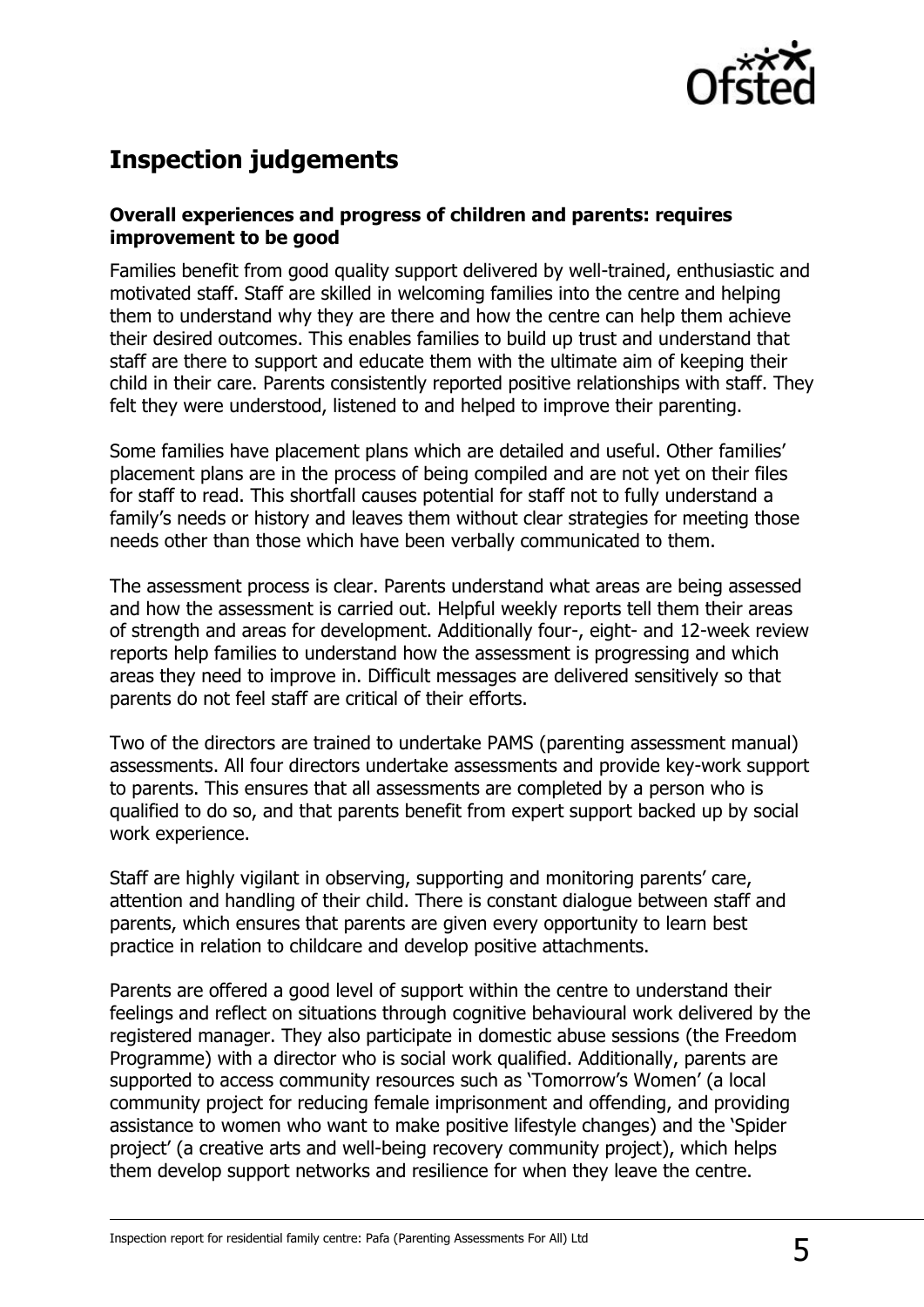

Attendance at community baby and toddler groups also contributes to preparing for parenting in the community.

The centre is open to wider family members one day each week, which enables residents to maintain contact with their families and to ensure that children have contact with their extended family network. This is particularly important for some young mothers who are not used to living away from their family.

The centre itself is designed and furnished to meet the needs of the parents and children placed there. Bedrooms are spacious and well decorated, some recently having had new furniture. Communal areas have also recently had new furniture and provide space for families to relax and share their experiences. Observation of families with staff and with each other evidenced a calm, respectful and settled environment. Regular residents' meetings also show that residents work hard to get along and to agree rules that will help to ensure the smooth running of the home.

Staff help prepare families for moving out of the centre. Where assessments are positive, families are encouraged to be more independent within the community. The centre produces life-story work for children to help them understand their experience in the centre when they are old enough.

#### **How well children and parents are helped and protected: requires improvement to be good**

The centre does not have clear risk assessments for each resident. Risks such as self-harm, substance misuse and domestic abuse are not consistently recorded and therefore strategies to manage such risks are not documented. Because risk assessments are not in place there is no evidence that risks are routinely shared with the staff team or residents in order that they are appropriately monitored and reviewed.

Similarly, the centre does not make any record of information shared at handover meetings between staff teams, and therefore it is not clear that any new risks or important information has been shared effectively. Risk information in respect of residents is considered within other documents, and staff spoke with confidence about their level of communication in respect of risk but no robust system of recording was in place to support this.

Details of how prescribed medication is to be administered is confusing. Some medicines were not stored securely at the time of inspection, although this was immediately rectified. The system for recording administration of medication is confusing and staff were unable to identify whether a resident had taken their prescribed medication, because this had been neither recorded nor communicated.

The centre has reported few significant safeguarding incidents since becoming operational. Inspectors established that on one occasion an incident had occurred which was not promptly addressed, leaving families at risk until the registered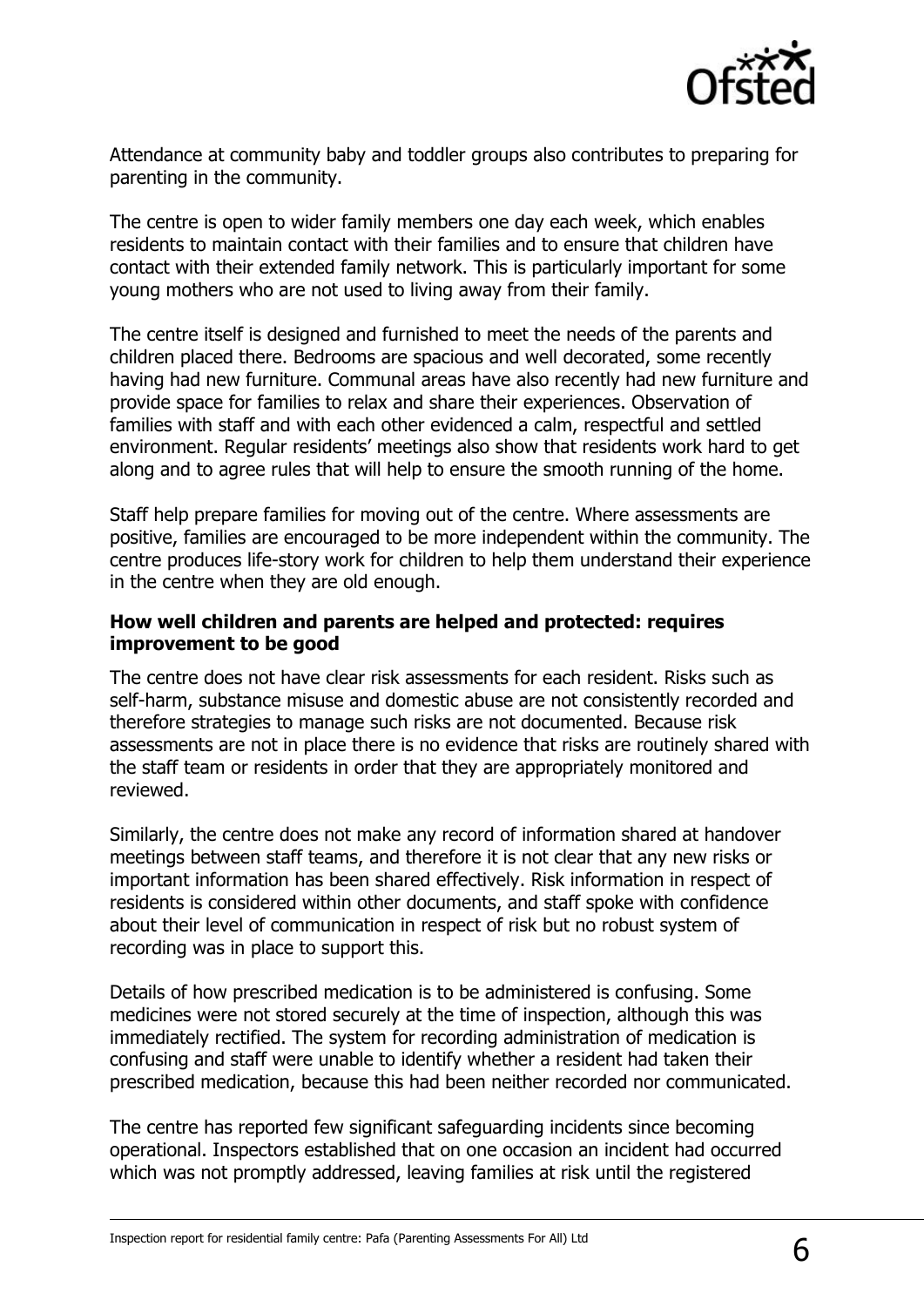

manager returned to work two days later, and identified that one parent's placement needed to be immediately terminated. This incident resulted in police involvement and should have been notified to the regulator but was not. The centre has no systems in place to record safeguarding incidents other than daily paperwork, which makes identifying the incident and any actions the centre took to address the issues difficult to decipher.

More positively, staff spoken to felt they had had sufficient training in safeguarding and could identify and act on any areas of concern. All staff at the centre reported very regular discussion about identifying and managing risk. Additionally, staff are alert to subtle changes in parents' presentation, which alerts them to the possibility of increased risk. Staff speak to parents about risk and help them to reduce their risk-taking behaviours in order to improve their parenting. Significant work is undertaken with parents around domestic abuse, which parents find helpful and informative.

Staff feel confident to intervene in arguments between parents and remove any children from parents who are using raised voices or behaving inappropriately. They spend time with parents, helping them understand the impact of their behaviour on their children. All staff are trained in team teach and use de-escalation techniques to manage conflict. There has been no use of restrictive physical intervention since the home became operational.

There are clear rules and boundaries set out in the centre's SOP and residents' guide so families know what to expect from staff and what is expected of them.

Parents are helped to learn skills to keep their child safe, such as following the NICE bathing guidelines, ensuring bottles are clean and sterile, safe sleeping and food hygiene. Additionally, there are strict rules enforced around smoking and ensuring that babies are not exposed to the ill effects caused by smoking.

Where parents are not making progress in respect of keeping their child safe, the centre brings this to the attention of the placing authority and, where appropriate, challenges them on the appropriateness of continuing the placement where a parent's assessment is clearly negative in safeguarding.

There have been no missing from home episodes for residents or children. Directors could articulate clear procedures should a parent go missing.

Staff are highly vigilant in ensuring that parents are observed and any issue which may impact on a child's safety is addressed immediately. Electronic monitoring is in use. Parents are aware of this and understand the reason for the use of surveillance is to minimise the risk of harm.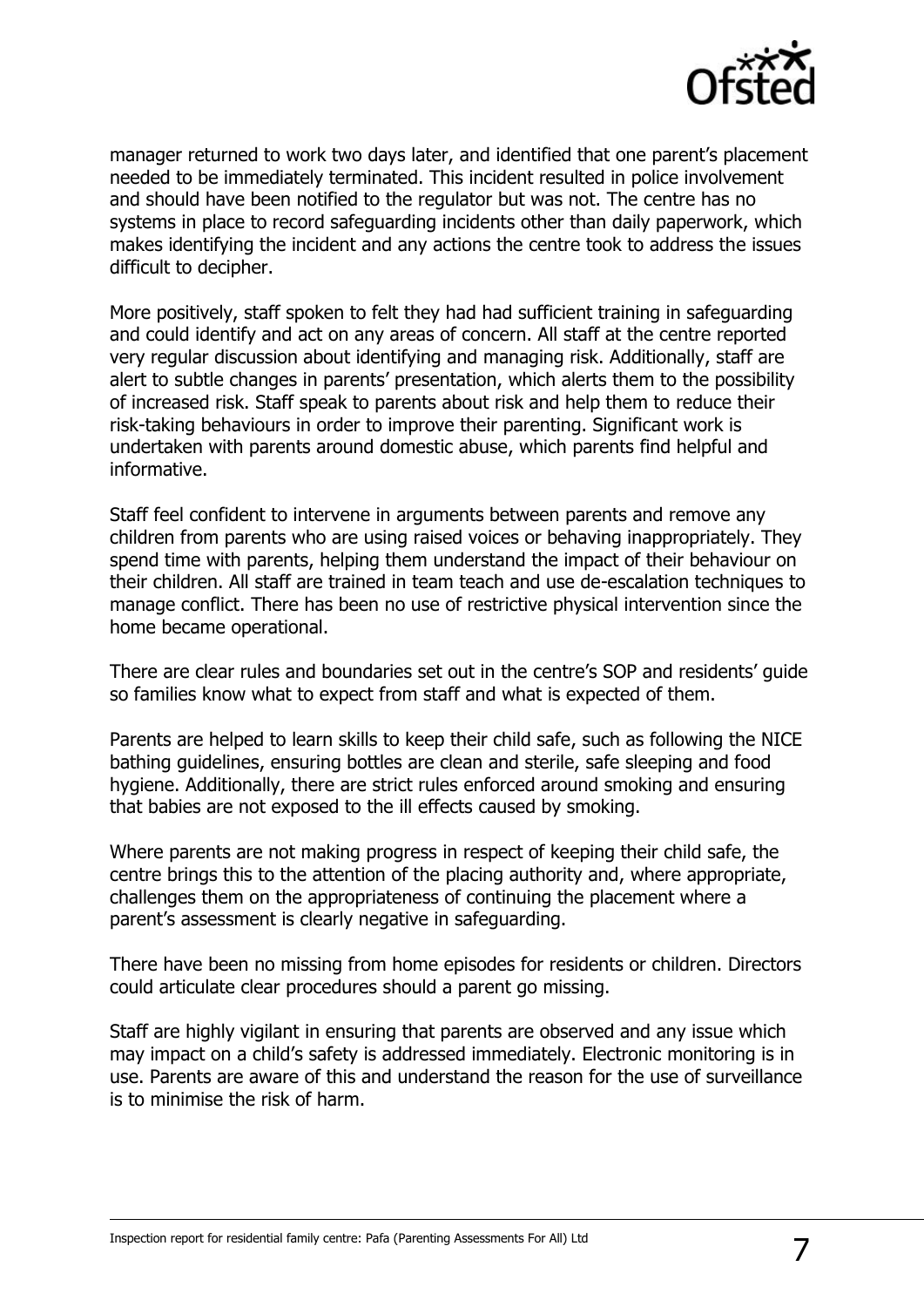

#### **The effectiveness of leaders and managers: requires improvement to be good**

The residential family centre is led by an experienced and social work qualified registered manager. The manager, along with the three other directors, delivers a service based on core social work values and commitment to thorough assessment and providing the best possible chances for families to succeed. Managers have high expectations and aspirations for resident families and for the staff team. Regular progress reviews ensure that managers have a clear understanding of the progress being made by families.

A number of shortfalls were identified in respect of leadership and management at this inspection. Systems for record keeping are not well organised. Many records lacked clarity and order, which makes analysis of the information they contain difficult. Staff recruitment and supervision files varied widely in their quality of documentation and order. Some handwritten case notes were illegible and many records were disordered and kept either loose or in plastic wallets rather than folders or bound books, which led to an overall feel that recordings were not systematic and not easy to review.

The manager had some systems in place for reviewing the quality of care. These systems are not widespread and do not give a thorough review or provide detailed monitoring which contributes towards overall improvements. Further, no review of the quality of care has been completed as required by regulation 23 despite the centre having been registered in June 2016. Managers did not display a thorough understanding of the shortfalls highlighted during this inspection, which means they had not taken effective action to address them.

External monitoring visits are taking place monthly, and the directors find these visits useful in highlighting areas for development. The monthly reports have not all been received by the regulator and this, along with the absence of reports under regulation 23, and the serious incident which was not notified, compromises the ability of the regulator to monitor the service effectively and to robustly assess its risk.

The home is fully staffed and the staff team has been relatively consistent since the home commenced operating. Staff are thoroughly vetted prior to commencing work in the centre. Staff had the opportunity to attend training prior to beginning work in the centre and report that this, and their induction, prepared them well. Staff report access to ongoing training and there are opportunities for professional development available. The staff team works together effectively to provide consistency and stability. Staff report they are well led and managed, that managers are always available to offer guidance and support and that staff morale is high.

Managers have systems in place to assess the suitability of any planned placements by considering the needs of the families already in residence. The admission impact risk assessments take account of the likely impact of a new family joining the centre.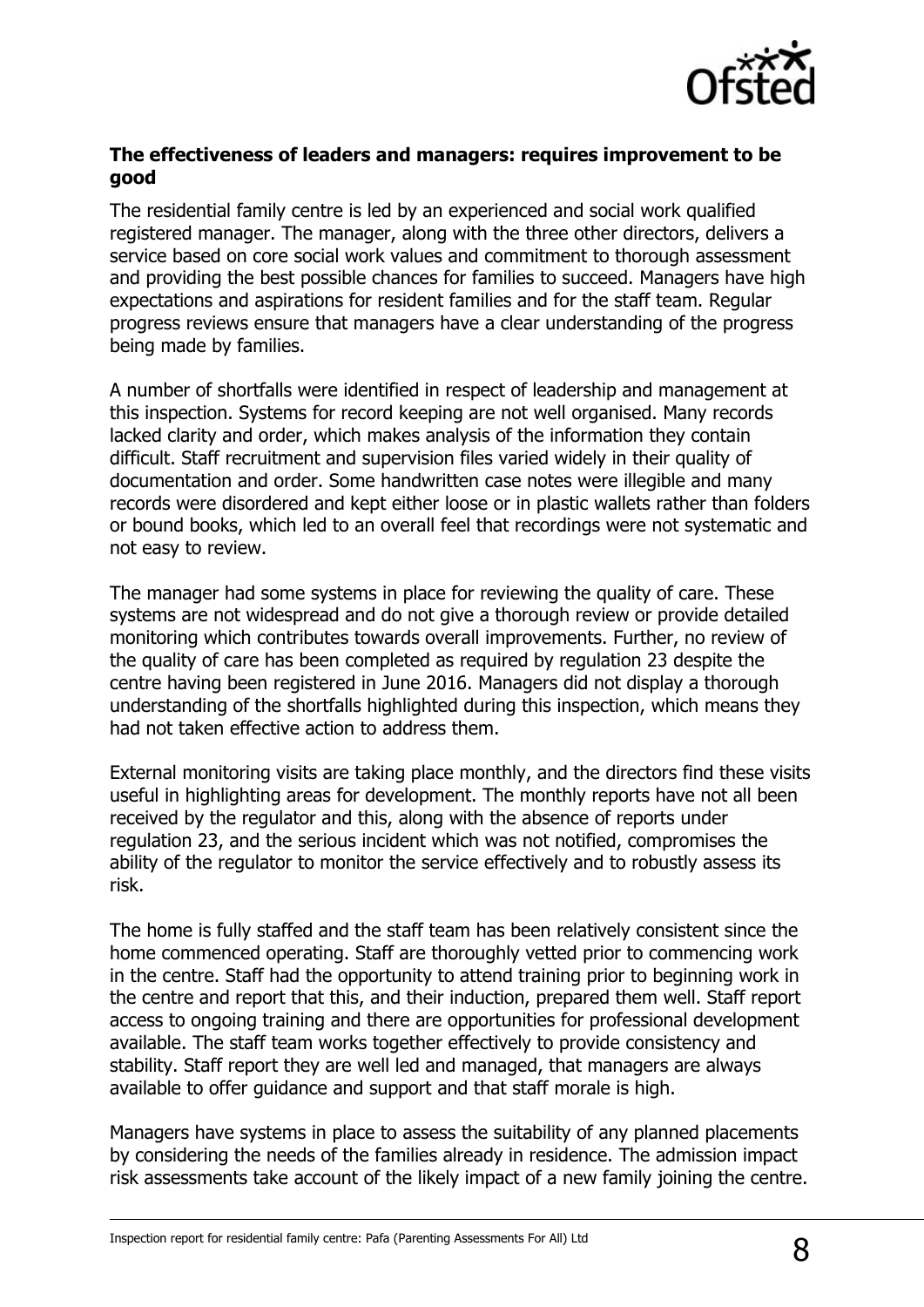

Managers challenge other agencies where their plans for families are unclear or when they are concerned that placing authorities are not making decisions that are in children's best interests. The centre has developed good relationships with external agencies such as local authorities, children's guardians and health professionals, which helps to ensure that the parents and children's needs are met in all areas.

Families at the centre have diverse needs. The centre meets the needs of individual families effectively and promotes an ethos of respect and tolerance of differences.

## **Information about this inspection**

Inspectors have looked closely at the experiences and progress of children and parents. Inspectors considered the quality of work and the differences made to the lives of children and parents. They watched how professional staff work with children and parents and each other and discussed the effectiveness of help and care provided. Wherever possible, they talked to children and parents. In addition, the inspectors have tried to understand what the residential family centre knows about how well it is performing, how well it is doing and what difference it is making for the children and parents whom it is trying to help, protect and look after.

Using the 'Social care common inspection framework', this inspection was carried out under the Care Standards Act 2000 to assess the effectiveness of the service, how it meets the core functions of the service as set out in legislation, and to consider how well it complies with the Residential Family Centre Regulations 2002 and the national minimum standards.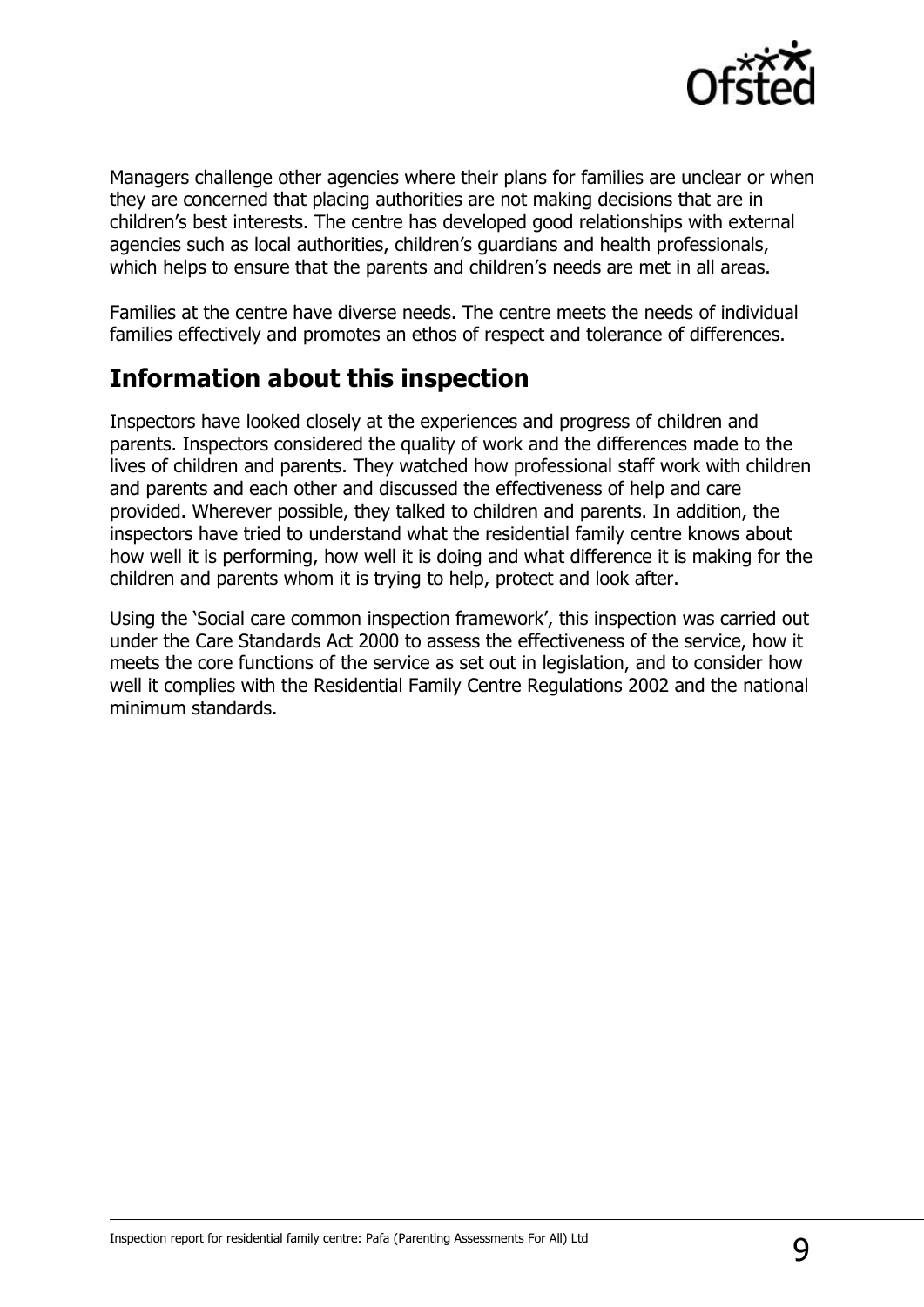

# **Residential family centre details**

**Unique reference number:** 1227599

**Registered provider:** Pafa (Parenting Assessments For All) Ltd

**Responsible individual:** Elizabeth Perry

**Registered manager:** Elizabeth Perry

**Telephone number:** 07786 967 229

**Email address:** 

## **Inspectors**

Charlie Bamber, social care inspector Ceri Evans, social care inspector